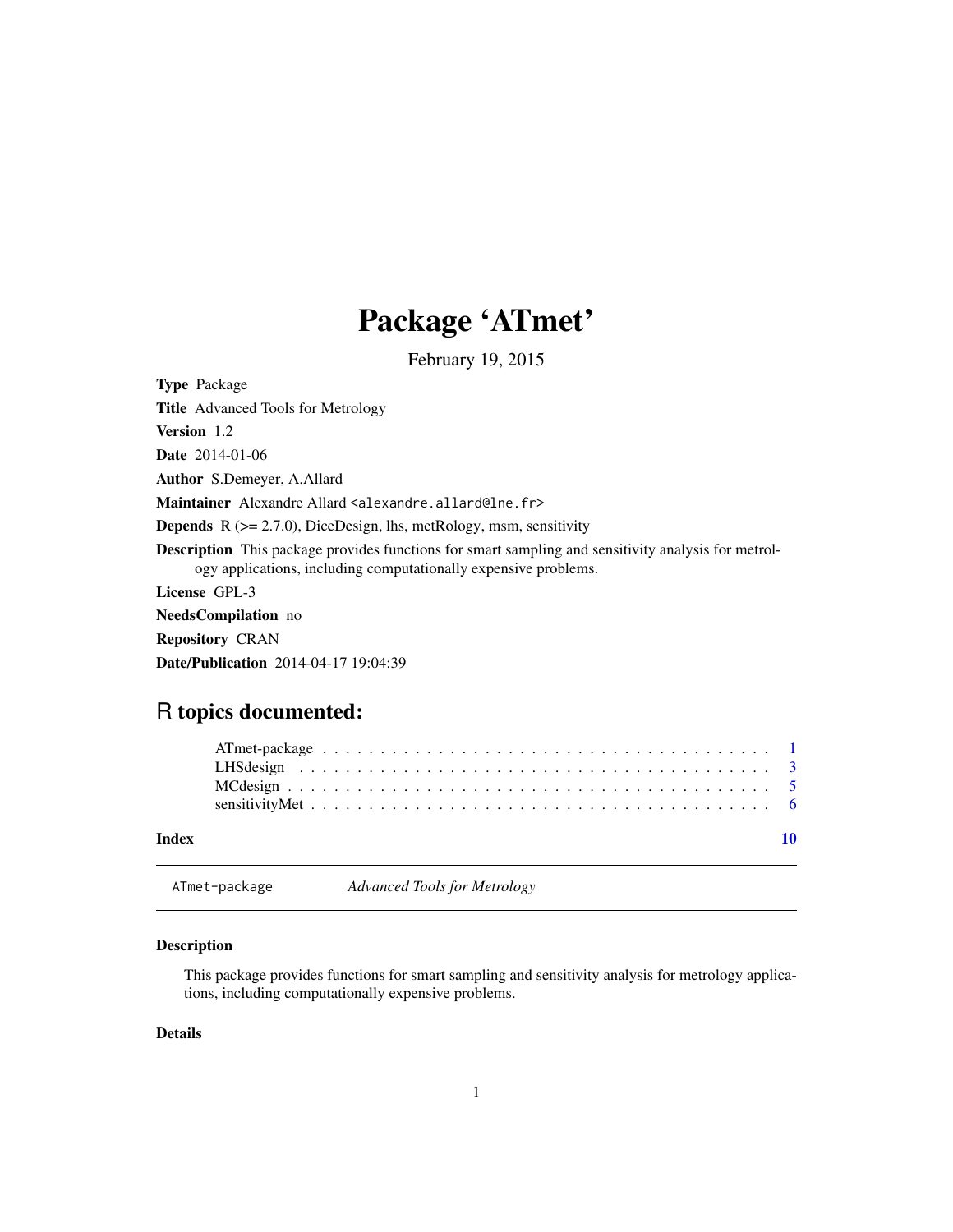Package: ATmet Type: Package Version: 1.2 Date: 2014-01-06 License: GPL-3

<span id="page-1-0"></span>The function for smart sampling implements the Latin Hypercube Sampling (LHS) method using the 'lhs' package. The functions for sensitivity analysis implement the Standardized Rank Regression Coefficient (SRRC) and the Sobol' sensitivity indices using the 'sensitivity' package. These methods can be used for computationally expensive problems.

#### Note

This work is part of a joint research project within the European Metrology Research Programme (EMRP) called "Novel Mathematical and Statistical Approaches to Uncertainty Evaluation". The EMRP is jointly funded by the EMRP participating countries within EURAMET and the European Union.

#### Author(s)

Severine Demeyer and Alexandre Allard

Maintainer: <severine.demeyer@lne.fr> <alexandre.allard@lne.fr>

#### See Also

#### [lhs](#page-0-1)

[sensitivity](#page-0-1)

#### Examples

```
# **********************
# Smart sampling method
# **********************
N<- 100
  k < -4x<- list("X1","X2","X3","X4")
  distrib<- list("norm","norm","unif","t.scaled")
  distrib.pars<- list(list(0,2),list(0,1),list(20,150),list(2,0,1))
  LHSdesign(N,k,distrib,distrib.pars,x)
# **********************
# Sensitivity analysis
# **********************
##Simulate the input sample
M=10000
Xmass <- data.frame(X1 = \text{rnorm}(M, 100, 5e-5),
                    X2 = rnorm(M, 0.001234, 2e-5),
```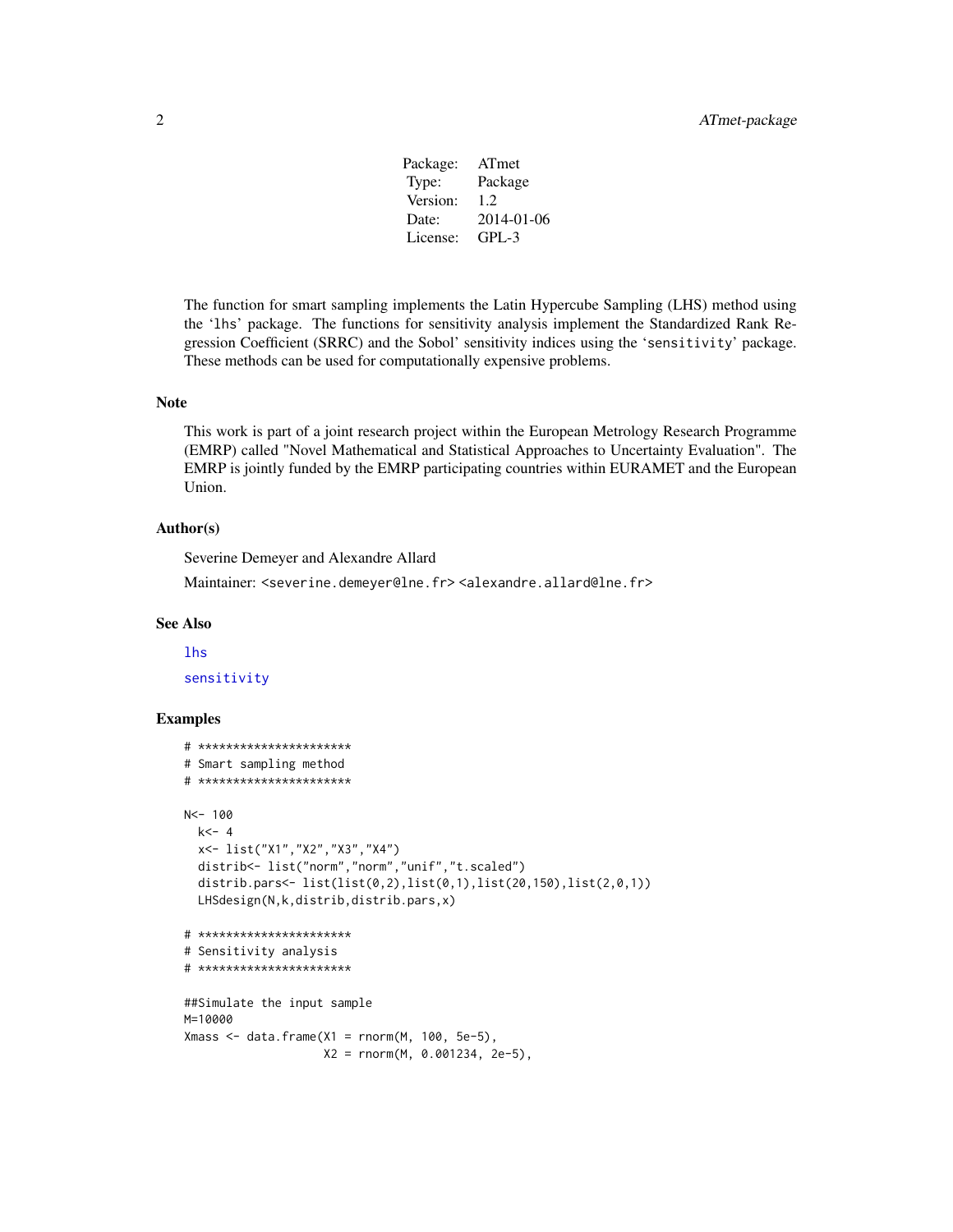```
X3 = runif(M, 1100, 1300),
                    X4 = runif(M,7000000,9000000),
                   X5 = runif(M,7950000,8050000))#Data-frame
#Define the measurement model (GUM-S1, 9.3)
calibMass <-function(x){
 return(((x[,1]+x[,2])*(1+(x[,3]-1200)*(1/x[,4]-1/x[,5]))-100)*1e3)
}
##### Use SRRC with a model function #####
#Apply sensitivityMet function to evaluate the associated SRRC indices
S_SRRC=sensitivityMet(model=calibMass,x=Xmass, nboot=100, method="SRRC", conf=0.95)
##Print the results
#First order indices
S_SRRC$S1
##### Use Sobol with a computational code #####
#Creation of the design for the computation of Sobol sensitivity indices
S_Sobol=sensitivityMet(model=NULL,x=Xmass,y=NULL, nboot=100, method="Sobol", conf=0.95)
#Obtain the design of experiment to submit to the code
XDesign=S_Sobol$SI$X
#Run the computational code with XDesign as a sample of the input quantities
#We use calibMass function (see GUM-S1) as an example
YDesign=calibMass(XDesign)
#Run the Sobol indices calculations with the outputs of the code
S_Sobol$SI=tell(x=S_Sobol$SI,y=YDesign)
##Print the results
#First order indices
S_Sobol$SI$S
#Total order indices
S_Sobol$SI$T
```
LHSdesign *Latin hypercube sampling for metrology applications*

#### Description

Creates latin hypercube sampling designs for metrology applications

#### Usage

LHSdesign(N,k,distrib,distrib.pars,x)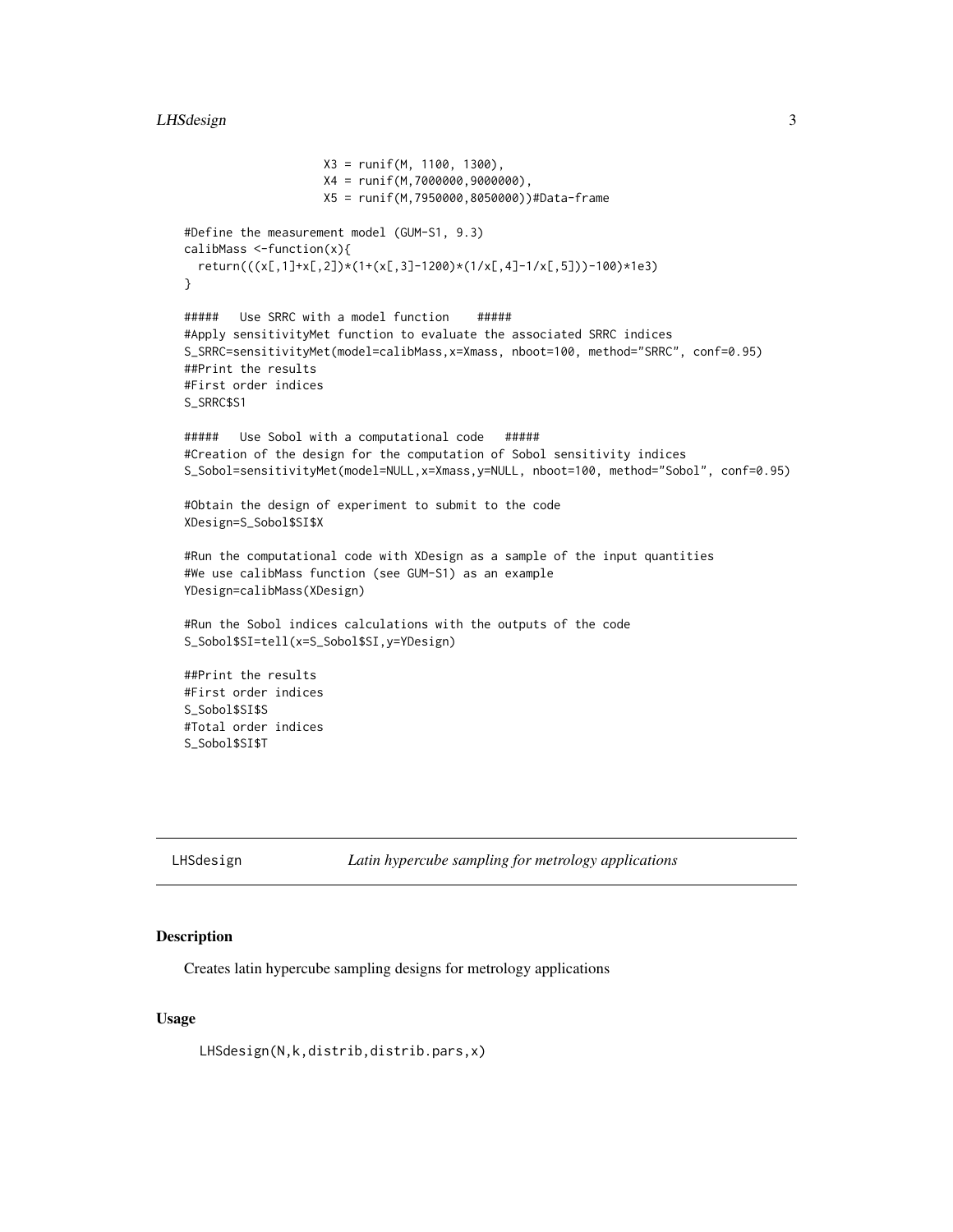#### **Arguments**

| N            | The number of design points.                                                                                                                                                                                                 |
|--------------|------------------------------------------------------------------------------------------------------------------------------------------------------------------------------------------------------------------------------|
| k            | The number of the input variables of the numerical code.                                                                                                                                                                     |
| distrib      | A named list of length k of names of distribution functions associated with the<br>input variables of the code. See Details for defaults.                                                                                    |
| distrib.pars | A named list of lists of parameters describing the distributions associated with<br>distrib. If distrib is present but distrib pars is not the function uses the<br>standardized versions of the distributions, see Details. |
| x            | A named list containing the names of the input variables of the numerical code.<br>See Details for defaults.                                                                                                                 |

#### Details

This function contains a wrapper for the optimumLHS function in package lhs.

If distrib or members of it are missing, an error message is displayed. Distributions have to be chosen among uniform(unif), triangular(triang), normal(norm), truncated normal(tnorm), student(t), location-scale student(t.scaled).

If distrib.pars is missing or misspecified, the standardized parameters of the associated distributions in distrib are used for all the variables in x:

 $unif: min=0, max=1$ 

```
triang : min=0, max=1, mode=0.5
```

```
norm : mean=0, sd=1
```
tnorm : mean=0, sd=1, lower=0, upper=+Inf

t : nu=100

t.scaled : nu=100, mean=0, sd=1

If x or members of it are missing, arbitrary names of the form 'Xn' are applied to the columns of the output table. Names are automatically abbreviated to 15 characters.

#### Value

design.unif A table containing the LHS design in the uniform space.

design.phys A table containing the LHS design with margins in distrib.

#### Author(s)

Severine Demeyer <severine.demeyer@lne.fr>

#### Examples

```
N<- 100
k<-4x<- list("X1","X2","X3","X4")
distrib<- list("norm","norm","unif","t.scaled")
distrib.pars<- list(list(0,2),list(0,1),list(20,150),list(2,0,1))
LHSdesign(N,k,distrib,distrib.pars,x)
```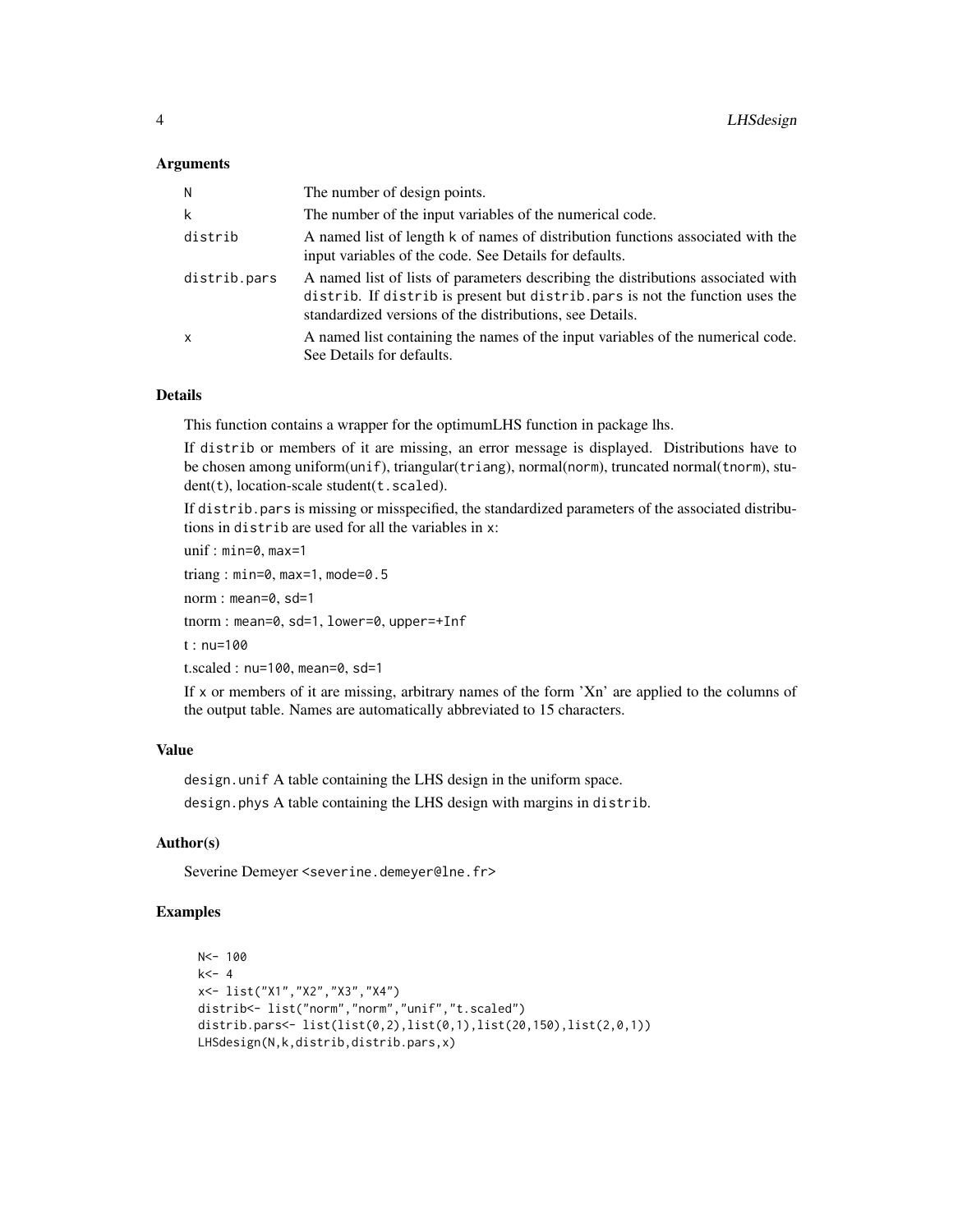<span id="page-4-0"></span>

#### Description

Creates Monte Carlo sampling designs for metrology applications

#### Usage

MCdesign(N,k,distrib,distrib.pars,x)

#### **Arguments**

| N.           | The number of design points.                                                                                                                                                                                                  |
|--------------|-------------------------------------------------------------------------------------------------------------------------------------------------------------------------------------------------------------------------------|
| k            | The number of the input variables of the numerical code.                                                                                                                                                                      |
| distrib      | A named list of length k of names of distribution functions associated with the<br>input variables of the code. See Details for defaults.                                                                                     |
| distrib.pars | A named list of lists of parameters describing the distributions associated with<br>distrib. If distrib is present but distrib. pars is not the function uses the<br>standardized versions of the distributions, see Details. |
| $\mathsf{x}$ | A named list containing the names of the input variables of the numerical code.<br>See Details for defaults.                                                                                                                  |

#### Details

This function creates a sampling design based on a Monte Carlo simulation.

If distrib or members of it are missing, an error message is displayed. Distributions have to be chosen among uniform(unif), triangular(triang), normal(norm), truncated normal(tnorm), student(t), location-scale student(t.scaled).

If distrib.pars is missing or misspecified, the standardized parameters of the associated distributions in distrib are used for all the variables in x:

unif : min=0, max=1

triang : min=0, max=1, mode=0.5

norm : mean=0, sd=1

tnorm : mean=0, sd=1, lower=0, upper=+Inf

t : nu=100

t.scaled : nu=100, mean=0, sd=1

If x or members of it are missing, arbitrary names of the form 'Xn' are applied to the columns of the output table. Names are automatically abbreviated to 15 characters.

#### Value

A table containing the MC design with margins in distrib.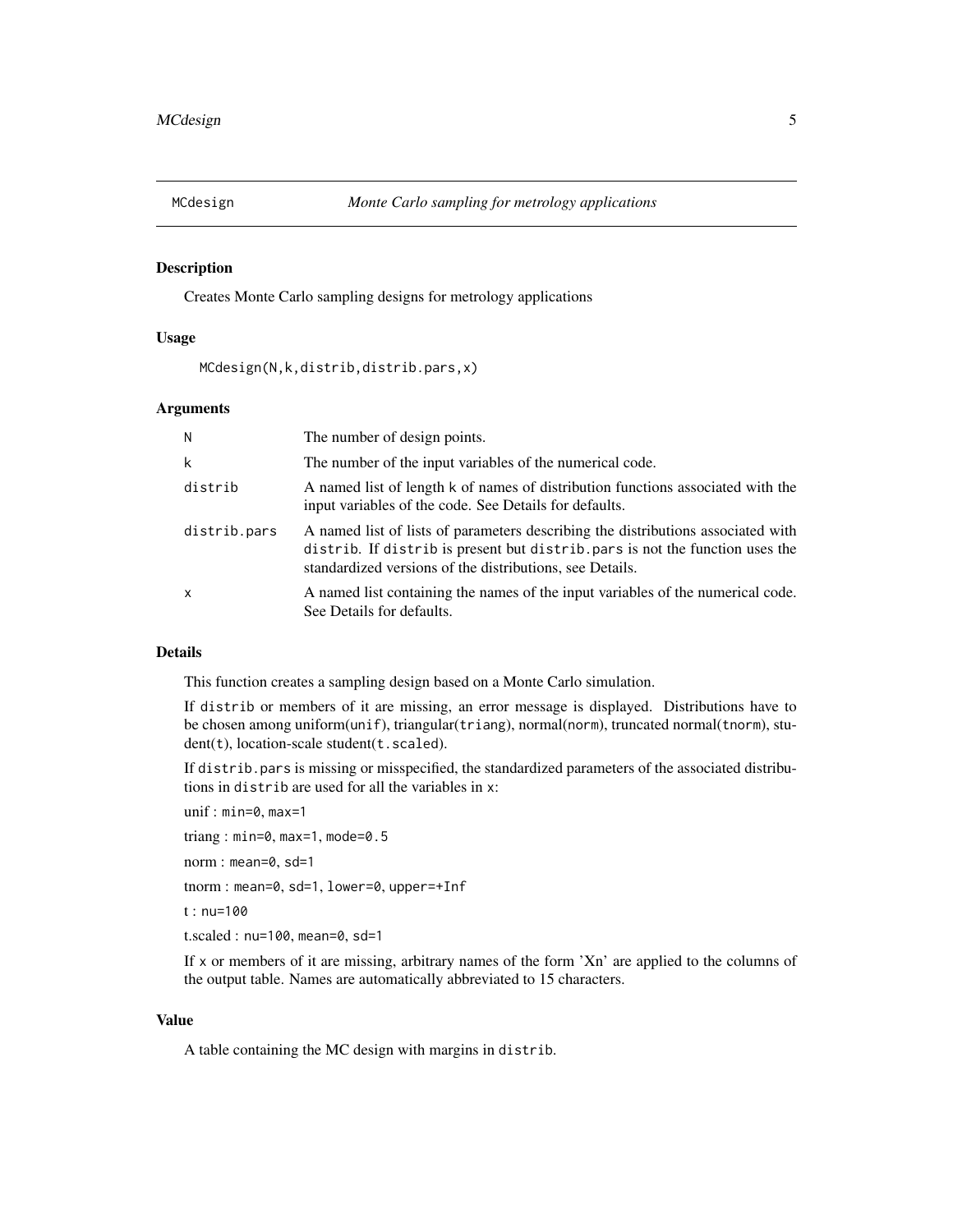#### <span id="page-5-0"></span>Author(s)

Severine Demeyer <severine.demeyer@lne.fr>

#### Examples

```
N < - 100k<-4x<- list("X1","X2","X3","X4")
distrib<- list("norm","norm","unif","t.scaled")
distrib.pars<- list(list(0,2),list(0,1),list(20,150),list(2,0,1))
MCdesign(N,k,distrib,distrib.pars,x)
```
sensitivityMet *Sensitivity analysis for metrology applications* 

#### Description

Performs a sensitivity analysis for metrology applications

#### Usage

```
sensitivityMet(model, x, y, nboot, method,conf)
```
#### **Arguments**

| model        | a function representing a measurement model with an explicit mathemical ex-<br>pression                                                                                                                      |
|--------------|--------------------------------------------------------------------------------------------------------------------------------------------------------------------------------------------------------------|
| $\mathsf{x}$ | a data frame that contains the input sample.                                                                                                                                                                 |
| y            | a vector of model responses.                                                                                                                                                                                 |
| nboot        | an integer that denotes the number of bootstrap replicates.                                                                                                                                                  |
| method       | a method for the evaluation of the sensitivity. Two methods are currently sup-<br>ported by sensitivityMet : "SRRC" for the standardized Rank Regression Coef-<br>ficient and "Sobol" for the Sobol indices. |
| conf         | the confidence level of the bootstrap confidence intervals                                                                                                                                                   |

#### Details

If 'method = "SRRC"', the function uses 'src' function from the package 'sensitivity', with the option 'rank=TRUE' to compute SRRC sensitivity indices. This method needs the specification of both the input sample 'X' and either the vector of model responses 'y' either the measurement model as a R function in 'model'.

If 'method = "Sobol"', the function uses 'sobol2007' function from the package 'sensitivity'. The input sample 'x' is divided into two samples of equal dimensions. 'Xdesign' is returned, containing the design for the computation of Sobol indices. The user should evaluate 'Xdesign'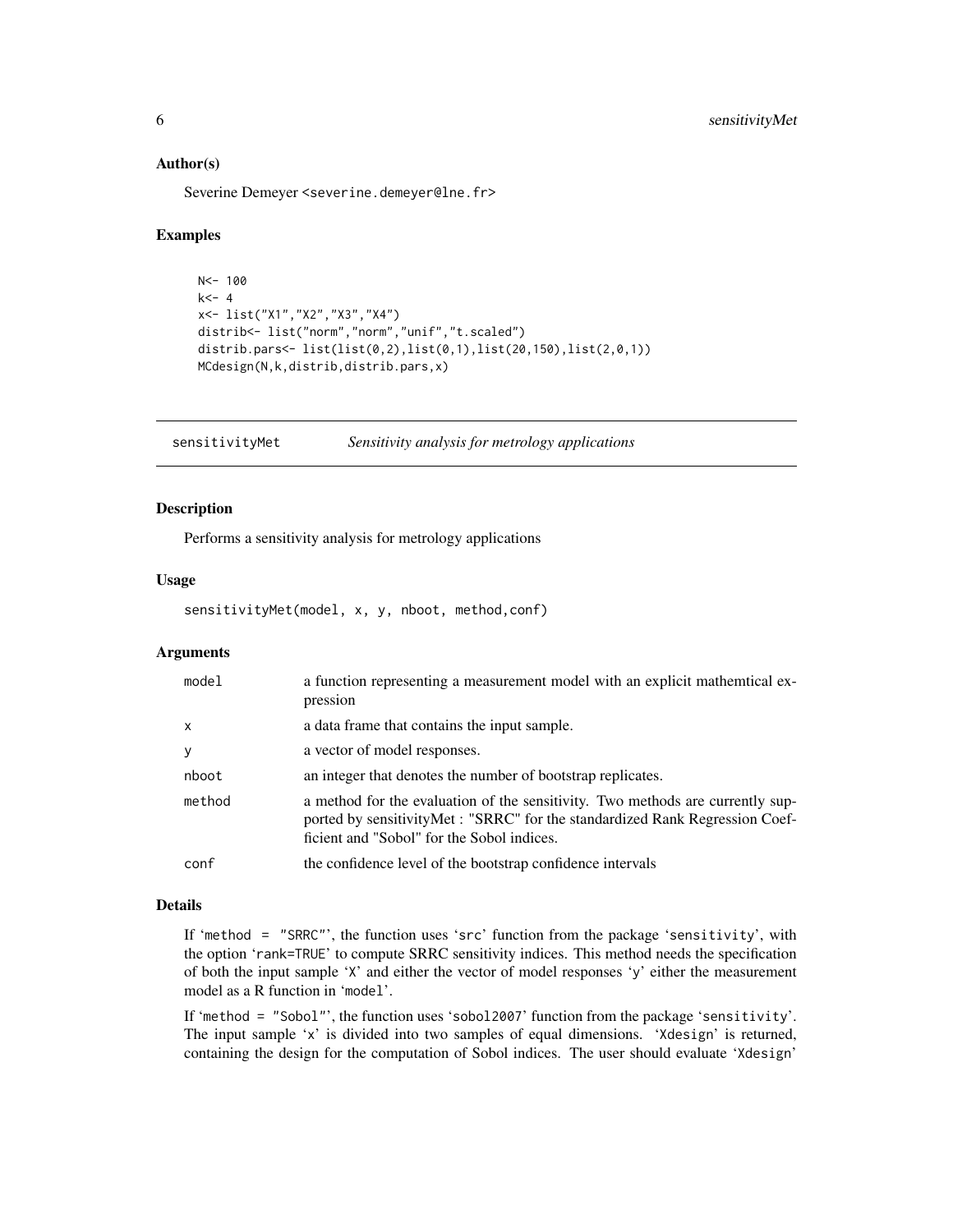#### sensitivityMet 7

with the computational code and provide the corresponding output values using 'tell' function. Details on the computation of Sobol indices are given in Sobol et al. (2007).

Both methods are applicable whether the measurement model is an explicit function (defined in 'model' as a R function) or an external code.

The argument 'nboot' is required in order to evaluate a confidence interval with a specified confidence level for the sensitivity indices. Default is 0 : in this case no bootstrap replicates and no confidence intervals are computed.

The argument 'conf' defines the confidence level for the bootstrap confidence intervals. Default is 0.95.

#### Value

'sensitivityMet' returns a list with the following components :

| model                    | a function representing a measurement model with an explicit mathemtical ex-<br>pression                                                                                             |
|--------------------------|--------------------------------------------------------------------------------------------------------------------------------------------------------------------------------------|
| method                   | The method used for the evaluation of the sensitivity indices                                                                                                                        |
| If 'method = $"SIRC"$ :  |                                                                                                                                                                                      |
| x                        | a data frame that contains the random sample of the input quantities.                                                                                                                |
| у                        | a vector of model responses.                                                                                                                                                         |
| S <sub>1</sub>           | a data frame wihch summarizes the first order sensitivity indices obtained with<br>the SRRC.                                                                                         |
| If 'method = $"Sobol"$ : |                                                                                                                                                                                      |
| <b>SI</b>                | an object of class 'sobol2007' for the computation of the Sobol sensitivity in-<br>dices with the following list of components :                                                     |
| model                    | a function representing a measurement model with an explicit mathemtical ex-<br>pression                                                                                             |
| X1                       | the first random sample                                                                                                                                                              |
| X <sub>2</sub>           | the second random sample                                                                                                                                                             |
| nboot                    | the number of bottstrap replicates                                                                                                                                                   |
| conf                     | the confidence level for bootstrap confidence intervals                                                                                                                              |
| χ                        | a 'data. frame' containing the design of experiment                                                                                                                                  |
| call                     | the matched call of the function 'sobol2007'                                                                                                                                         |
| у                        | the response used                                                                                                                                                                    |
| V                        | the estimations of Variances of the Conditional Expectations (VCE) with respect<br>to each factor and also with respect to the complementary set of each factor ("all<br>but $Xi'$ ) |
| S                        | the estimations of the Sobol first order indices                                                                                                                                     |
| T                        | the estimations of the Sobol total sensitivity indices                                                                                                                               |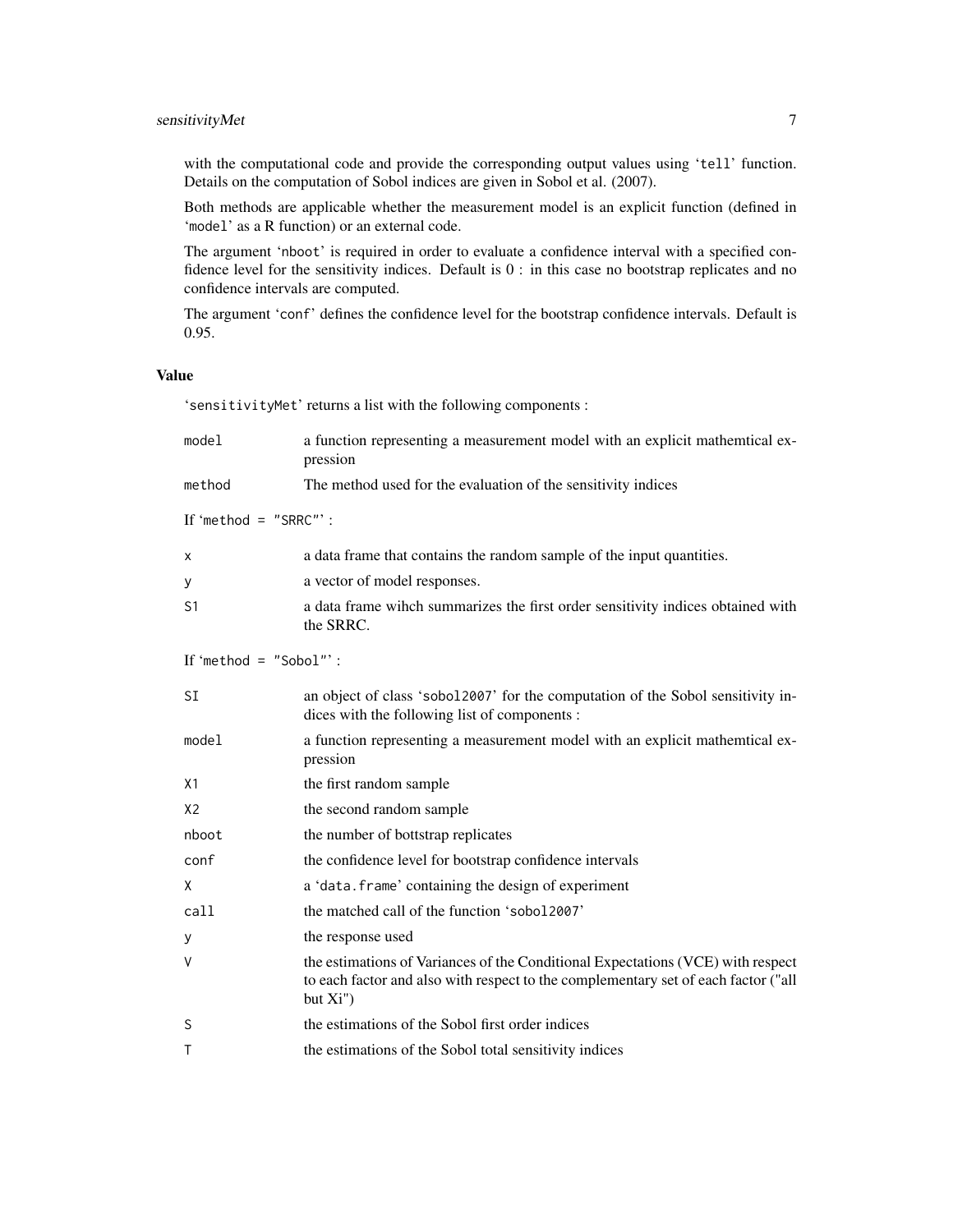#### Author(s)

Alexandre Allard <alexandre.allard@lne.fr>

#### References

I.M. Sobol, S. Tarantola, D. Gatelli, S.S. Kucherenko and W. Mauntz, 2007, Estimating the approximation errors when fixing unessential factors in global sensitivity analysis, Reliability Engineering and System Safety, 92, 957-960.

A. Saltelli, P. Annoni, I. Azzini, F. Campolongo, M. Ratto and S. Tarantola, 2010, Variance based sensitivity analysis of model output. Design and estimator for the total sensitivity index, Computer Physics Communications 181, 259-270.

#### Examples

```
rm(list=ls())
##Simulate the input sample
M=10000
Xmass <- data.frame(X1 = \text{rnorm}(M, 100, 5e-5),
                    X2 = rnorm(M, 0.001234, 2e-5),
                    X3 = runif(M, 1100, 1300),
                    X4 = runif(M,7000000,9000000),
                    X5 = runif(M,7950000,8050000))#Data-frame
#Define the measurement model (GUM-S1, 9.3)
calibMass <-function(x){
  return(((x[,1]+x[,2])*(1+(x[,3]-1200)*(1/x[,4]-1/x[,5]))-100)*1e3)
}
##### Use SRRC with a model function #####
#Apply sensitivityMet function to evaluate the associated SRRC indices
S_SRRC=sensitivityMet(model=calibMass,x=Xmass, nboot=100, method="SRRC", conf=0.95)
##Print the results
#First order indices
S_SRRC$S1
##### Use Sobol with a computational code #####
#Creation of the design for the computation of Sobol sensitivity indices
S_Sobol=sensitivityMet(model=NULL,x=Xmass,y=NULL, nboot=100, method="Sobol", conf=0.95)
#Obtain the design of experiment to submit to the code
XDesign=S_Sobol$SI$X
#Run the computational code with XDesign as a sample of the input quantities
#We use calibMass function (see GUM-S1) as an example
YDesign=calibMass(XDesign)
#Run the Sobol indices calculations with the outputs of the code
S_Sobol$SI=tell(x=S_Sobol$SI,y=YDesign)
##Print the results
```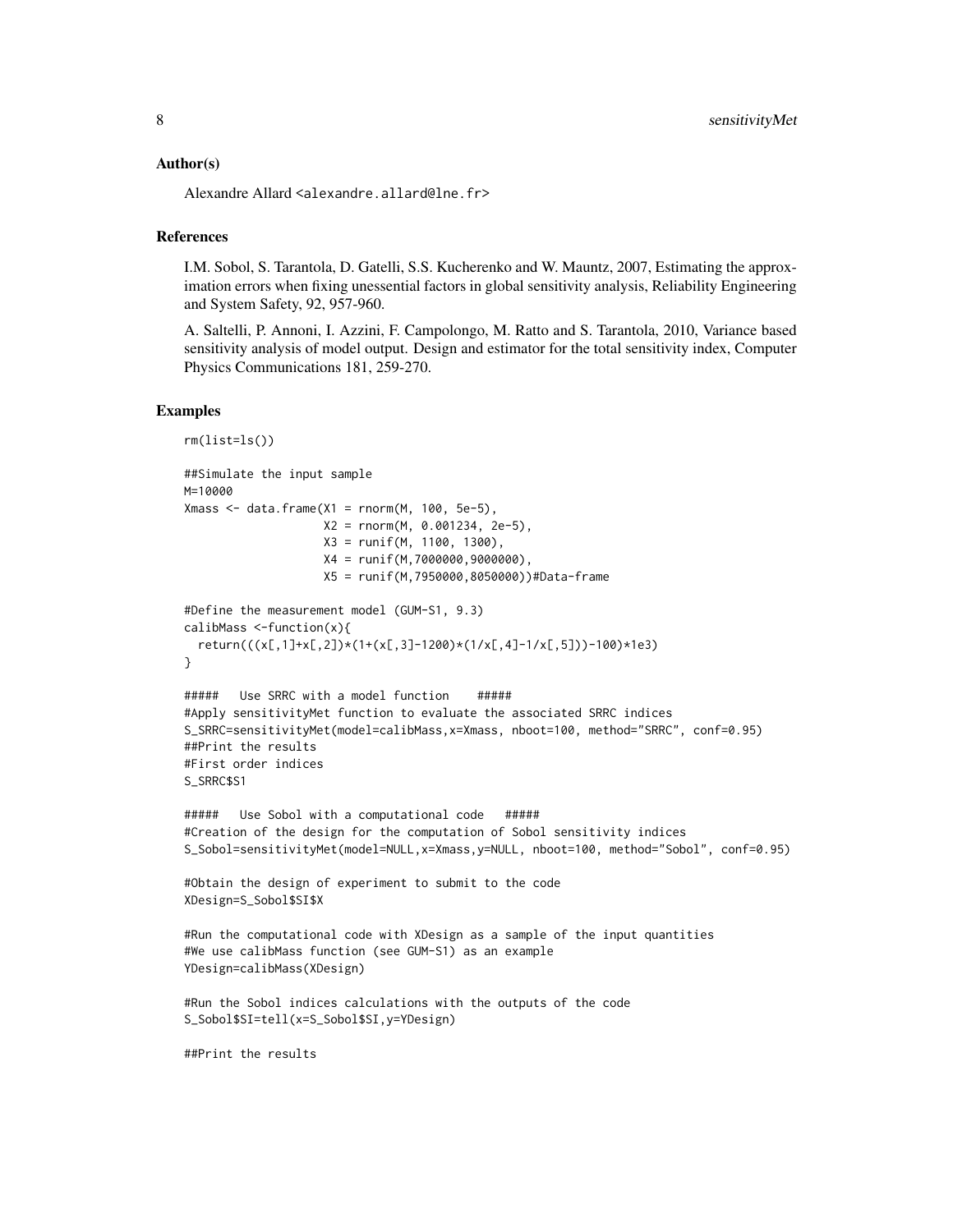#### sensitivityMet

#First order indices S\_Sobol\$SI\$S #Total order indices S\_Sobol\$SI\$T